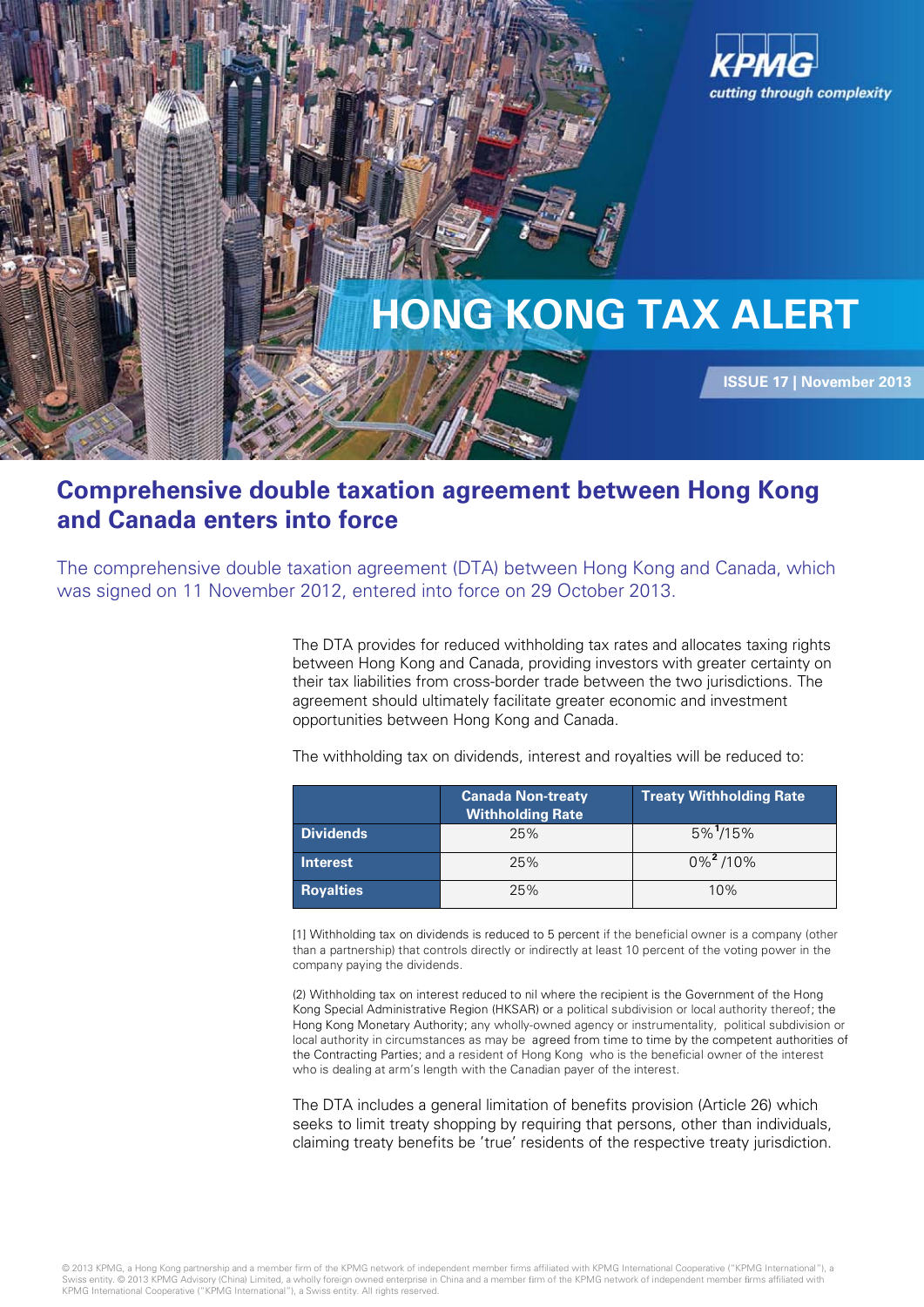The DTA includes anti-treaty shopping provisions are included in the dividend, interest and royalty articles. These provisions deny the reduced withholding rates under the DTA when one of the main purposes of a transaction relating to a dividend, interest or royalty payment is to obtain treaty benefits. These provisions have the potential to deny treaty benefits on many common structures and need to be taken into account in structuring any cross-border transactions between Hong Kong and Canada.

## **Effective date**

The DTA will have effect in Hong Kong for any year of assessment beginning on or after 1 April 2014.

In Canada, the DTA will have effect (i) in respect of tax withheld at source on amounts paid or credited, on or after the first day of January 2014, and (ii) in respect of other Canadian tax, for taxation years beginning on or after the first day of January 2014.